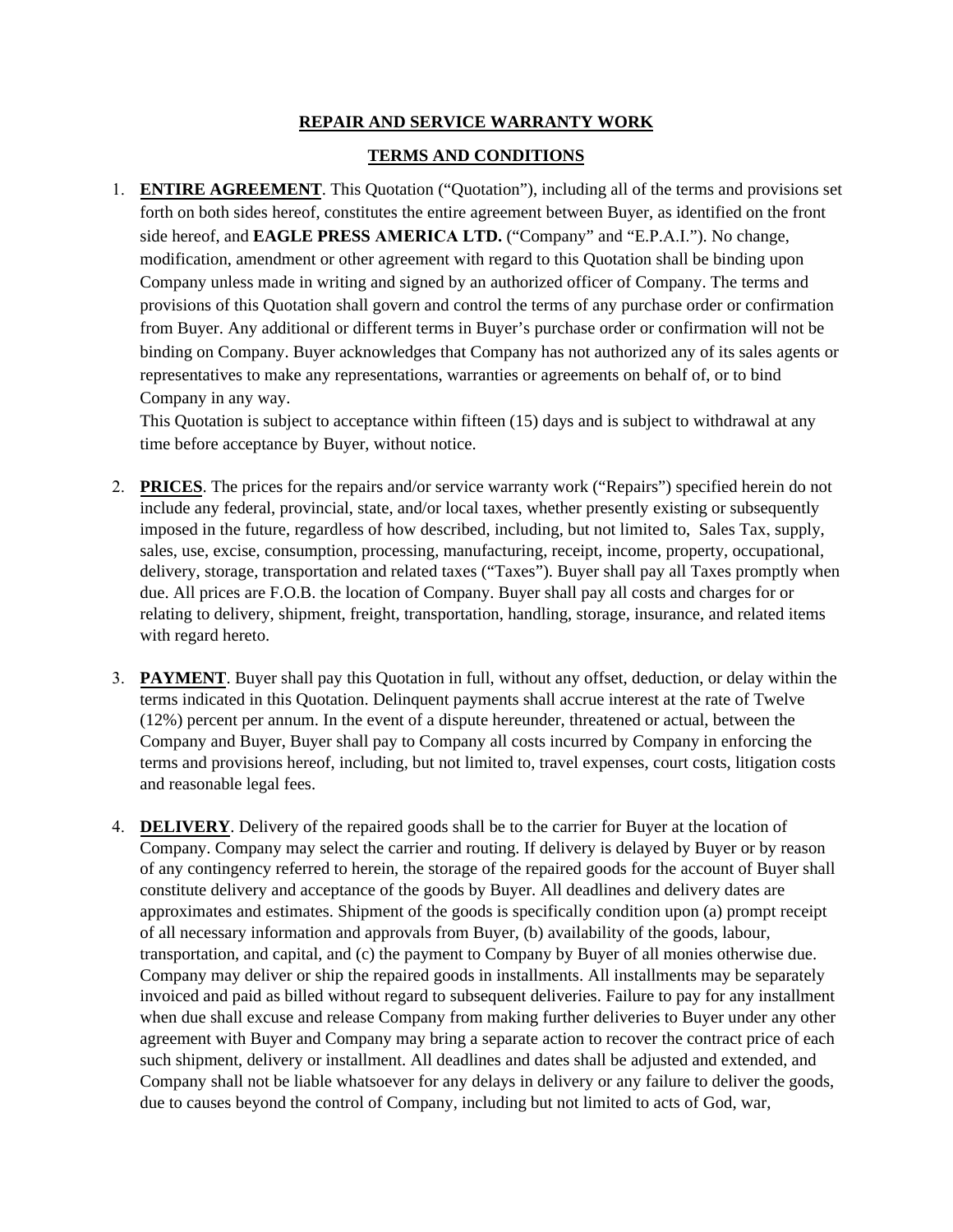mobilization, civil commotion, riots, embargoes, domestic or foreign governmental regulations or order, fires, floods, weather, strikes, lock outs, labour difficulties, machinery breakdowns, shortages or inability to obtain goods, labour, capital, shippers, or other related items with regard thereto. Company shall have such additional time to ship and/or deliver the repaired goods as may be reasonable or appropriate under all circumstances. All risk of loss or damage to the repaired goods shall immediately pass to Buyer upon the earlier of the delivery of the repaired goods to (a) the Shipper or (b) Buyer. Claims for damage in transit shall be processed solely by Buyer directly with the carrier and Company shall have no liability to Buyer with respect to any act or omission of the carrier. Under no circumstances shall the Company be liable to Buyer or any other person for any special, incidental or consequential damages including without limitation damages based upon lost goodwill, lost sales or profits, work, stoppage, product failure, impairment of other goods or otherwise and whether arising from a breach of warranty, breach of contract, negligence or otherwise.

- 5. **UNSHIPPED ITEMS FROM ATTACHMENT**. For any unshipped balance of items, resulting from Buyer's refusal or inability to take delivery of the repaired goods remaining in the Company's possession thirty (30) days after the completion date, the Buyer shall pay the Company storage charged of one (1%) percent of the invoice value, per month, to be billed and paid monthly. If the delivery of any items has not been completed within six (6) months from such completion date, the Buyer authorizes the company to dispose of such items for the Buyer's account.
- 6. **SUBSTITUTION**. The Company makes no specific warranty in or pertaining to the sub-components comprised in the items repaired pursuant to this Quotation. The Company reserves the right, from time to time, and at any time, to substitute components and sub-components comprising the items delivered pursuant to this Quotation provided that such substitution shall in no way affect the operating performance, specifications or characteristics of the items repaired pursuant to this Quotation. The Company also assigns to the Buyer all of its rights arising out of the manufacturer's warranties relating to such components or sub-components. The Company shall be under no further obligation to supply commercial parts of the repaired items shipped under this Quotation.
- 7. **INSPECTION**. Buyer shall physically inspect and examined the repaired goods at time of receipt. In the event Buyer is of the opinion that the repaired goods do not comply with the terms of this Quotation, Buyer shall immediately notify Company in writing of any such alleged non-compliance. If company has not received actual written notice within ten (10) days after receipt of a shipment, of the failure of the shipment to meet the specifications, then the shipment and the repaired goods shall be conclusively presumed to fully satisfy the terms and specifications therefor, and full payment shall be due in accordance with the terms of this Quotation.
- 8. **REPAIR WARRANTY**. Subject to the other provisions of Eagle's quotation and these terms and conditions, and provided that the repaired Products are installed, used and maintained in accordance with the manufacturer's and Eagle's manuals and instructions, and the Products are used for their normal intended use, Eagle warrants, Goods replaced and repairs performed by **E.P.A.I.** are warranted to be free from defects in material and workmanship respectively under normal use for a period of six (6) months from the date of delivery. Re-used and/or purchased items incorporated into repairs and/or rebuilds will be guaranteed only in so far and to the extent that the manufacturer of these items guarantees them to **E.P.A.I.** This warranty is limited to supplying the Buyer (F.O.B. point of manufacture) replacement goods and parts, which have been found to be defective under examination by **E.P.A.I.** authorized representatives. The Buyer shall prepay transportation charges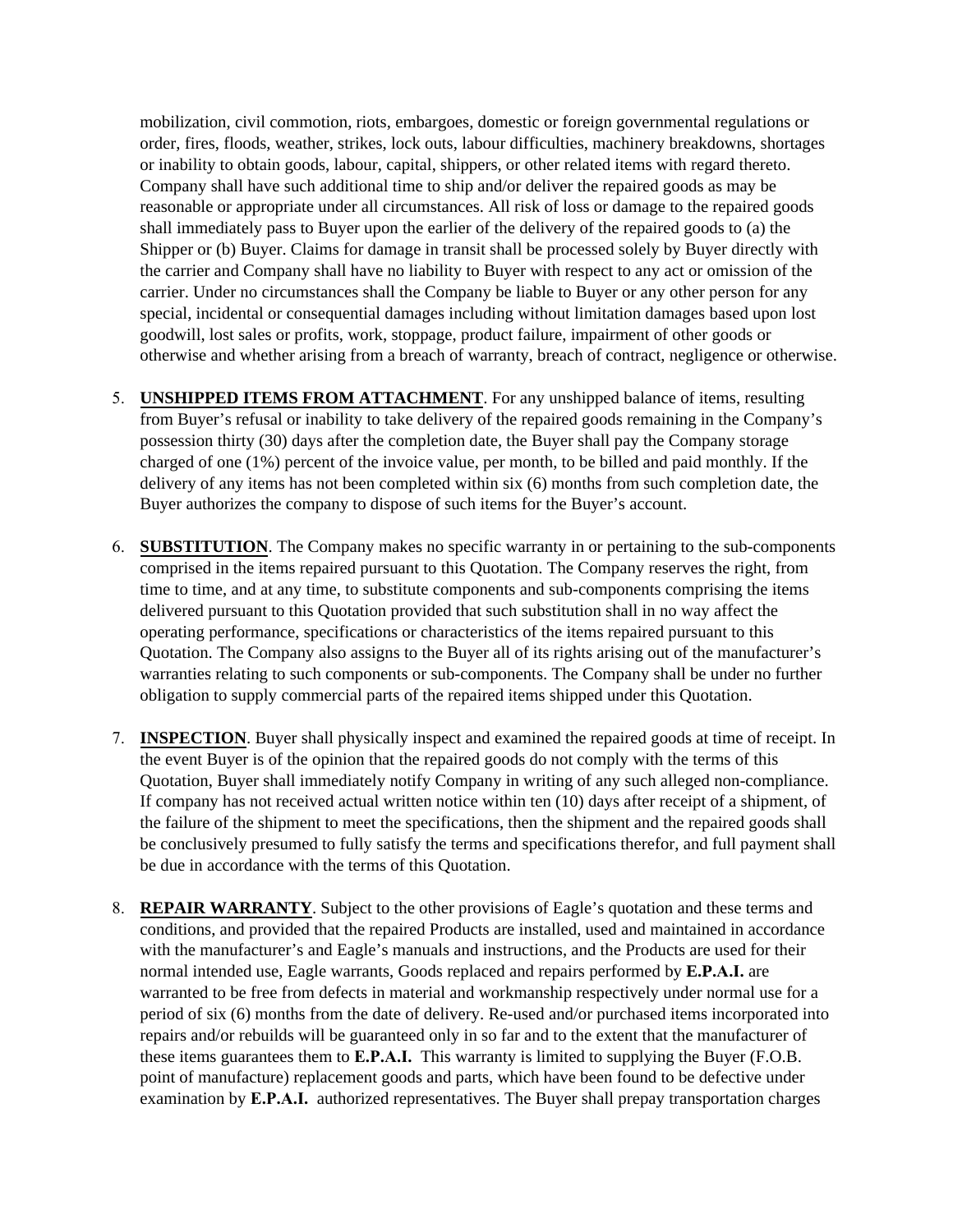on material or equipment returned to **E.P.A.I.** for examination, reworking and/or replacement. It will be the responsibility of the Buyer to arrange at his/her expense adequate lifting and moving facilities (if heavy lifts are required) to carry out repairs and/or adjustments at his/her facility. **E.P.A.I. will not, under any circumstances, be liable for damages and/or injuries which may be incurred by the Buyer, its agents, or employees as a result of delays, defective workmanship or material supplied under this order**. If at any time the Buyer misuses, alters or changes, in any manner, any item, part, operating characteristic, or safe guarding device or if preventive maintenance is not carried out as required, that action nullifies all warranties herein previously expressed in writing and Buyer agrees to indemnify and hold harmless E.P.A.I. from and against all damages (direct, consequential, or indirect), liabilities or obligations which were previously agreed upon or otherwise that the Buyer may incur or sustain. There are no conditions, terms, agreements, representations or warranties inferred or implied except as are expressly contained herein in writing. **E.P.A.I.** shall in no event be held liable for any indirect, special or consequential damages such as down time or the like. Buyer shall be responsible for all safety devices and guards required to comply with legislation governing occupational health and safety matters and the use of equipment.

This is the entire warranty granted by **E.P.A.I.** and any amendments thereto, to be effective, shall be in writing and signed by Buyer and **E.P.A.I.** 

9. **INDEMNIFICATION**. It will be the Buyer's responsibility to supply and ensure, in accordance with all applicable health and safety legislation in Buyer's jurisdiction, the use of a properly applied and adjusted point of operation safety device on every operation performed on an EAGLE PRESS. Without limiting the generality of the foregoing the Buyer shall use and shall require the use of all necessary safety devices and guards as well as safety procedures outlined in the equipment manual but, in any event, not less than required in Buyer's jurisdiction. If the Buyer fails to comply with safe operating procedures and/or modifies or removes any safe-guarding devices or breaches any health or safety legislation, Buyer agrees to indemnify and hold the Company harmless from any damages, liability or obligation to persons or articles, injured or damaged directly or indirectly in connection with the operation of any EAGLE PRESS.

In the event of any incident or malfunction involving an EAGLE PRESS, the Buyer shall, within thirty (30) days of an accident, notify the Company and shall co-operate fully with the Company in investigating and determining the cause of any such accident or malfunction, failing which the Company is released from all warranties to Buyer.

- 10. **WITHDRAWAL OF CREDIT**. Company may change, modify, amend, suspend, discontinue, terminate and/or otherwise revoke any credit extended to Buyer (a) if Buyer fails to pay any monies due to the Company or (b) if in the judgement of Company there has been a materially adverse change in Buyer's financial condition and thereupon Company may demand payment or other assurance as Company may in its sole and absolute discretion require, before shipment of any further goods. Buyer represents and warrants to Company, and Company is relying on the facts that, Buyer is solvent, creditworthy, and has the financial ability to pay for the goods in accordance with the terms thereof.
- 11. **ACKNOWLEDGEMENT OF INDEBTEDNESS AND REPAIRER'S LIEN**. The customer hereby acknowledges the indebtedness to be specified and agrees to pay **E.P.A.I.** in full for all amounts owing as a result of this repair. **E.P.A.I.** may retain a repair lien at any time securing the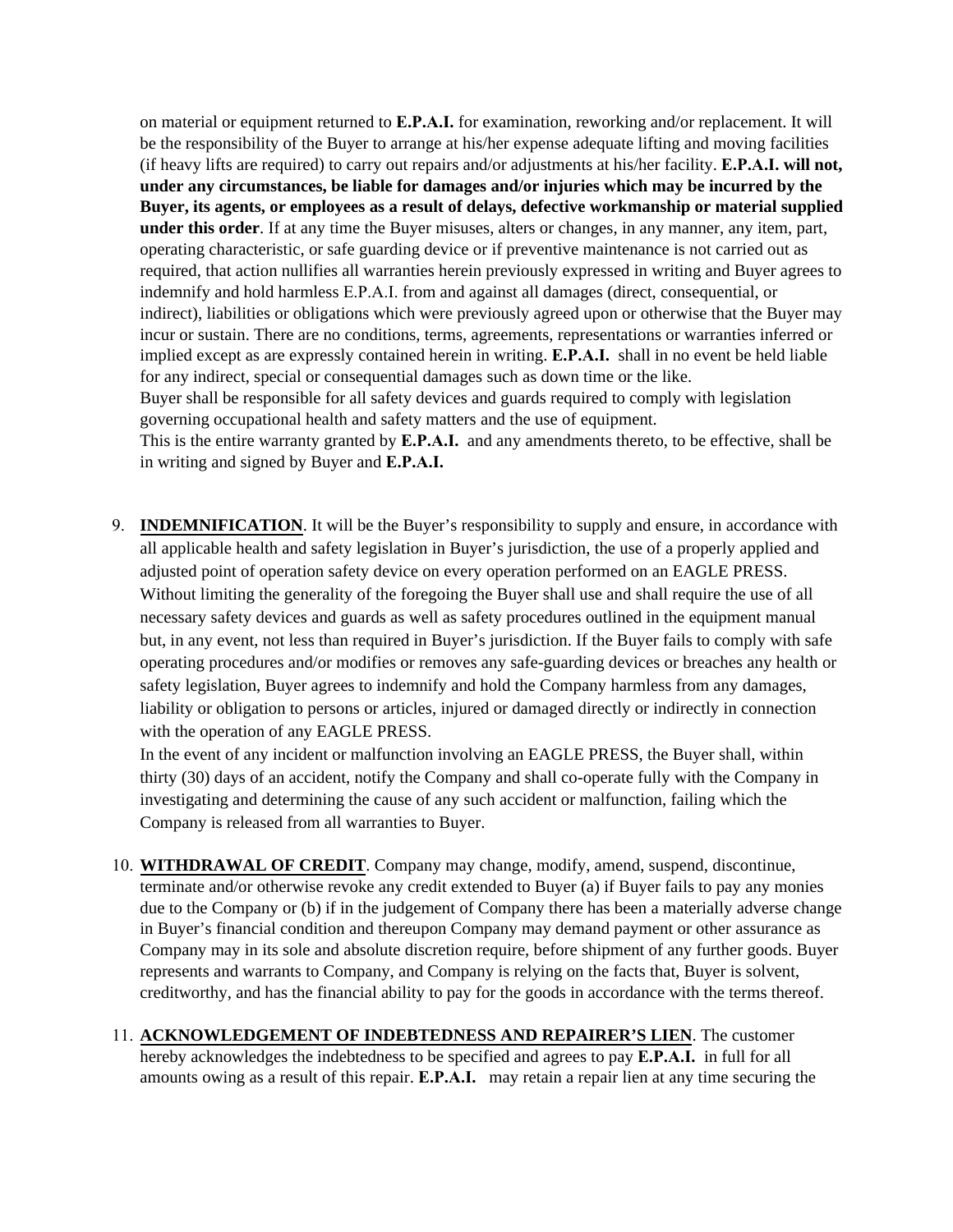balance pursuant to the Repair and Storage Liens Act, R.S.O. 1990 or equivalent with all the rights of a lien and without limitation, the right to repossess and retain or repossess and sell the subject goods to satisfy the amount owing and its costs incurred in connection therewith. Interest on past due account is two (2%) percent per month.

- 12. **SERVICE TO OUR CUSTOMERS**. All service warranty work rendered will be completed during **E.P.A.I.** regular working hours. Any work requiring overtime hours will be the responsibility of the Buyer.
- 13. **CORRECTION**. Company may on written notice to Buyer unilaterally correct any arithmetic, typographical, clerical, or related errors contained herein, and the corrected copy hereof shall be binding upon the Buyer as if it was the original hereof and even if not signed by Buyer.
- 14. **WAIVER**. The waiver by Company of any of the terms and conditions contained herein shall not constitute or be deemed a future waiver of the same or other terms or conditions of this Quotation, nor shall such waiver with respect to this or any other Quotation be deemed as a binding course of performance or conduct which is inconsistent with the terms of this Quotation.
- 15. **CONFORMITY**. If any term or provision of this Quotation is held invalid by a court of competent jurisdiction, then such term or provision shall be enforceable to such extent as the court may determine to be lawful, and Company and Buyer hereby attorn to the court for the purpose of the making of such determination by the court. Furthermore, such invalidity shall not affect the other terms and provisions of this Quotation, which shall be given full effect as though the invalid term or provision were not, in the first instance, included herein.\
- 16. **TERMINATION**. Company may delay or discontinue shipment of the repaired goods and/or terminate this Quotation without any liability or obligation whatsoever to Buyer if (a) Buyer defaults under any agreement with Company, (b) the business and/or operation of Company are disrupted or adversely affected due to causes beyond the control of Company, (c) goods, labour, transportation and/or capital are not readily available, and/or (d) Buyer is or becomes bankrupt, insolvent, makes an assignment for the benefit of its creditors, fails to pay its debts as due, and/or otherwise suspends its business operations. Buyer may not terminate this agreement. In the event Buyer terminates this Agreement, Buyer shall indemnify Company from any and all losses, costs and expenses associated therewith, including, but not limited to loss of profit, lost opportunities, direct, consequential, and incidental damages, injury to good will and reputation.
- 17. **CANCELLATION**. Buyer's wrongful non-acceptance of the items repaired pursuant to this Quotation, or cancellation or repudiation of this Quotation shall entitle the Company to recover in addition to any incidental damages caused by Buyer's wrongful non-acceptance, cancellation or repudiation, damages equal to the profit (including reasonable overhead) which the Company would have received had Buyer fully performed or at the Company's option fifty (50%) percent of the Quotation price as liquidated damages.
- 18. **RETENTION OF TITLE**. Company retains title to all tools, fixtures or other media incidental to Company's performance of this Quotation or developed by the Company in connection therewith.